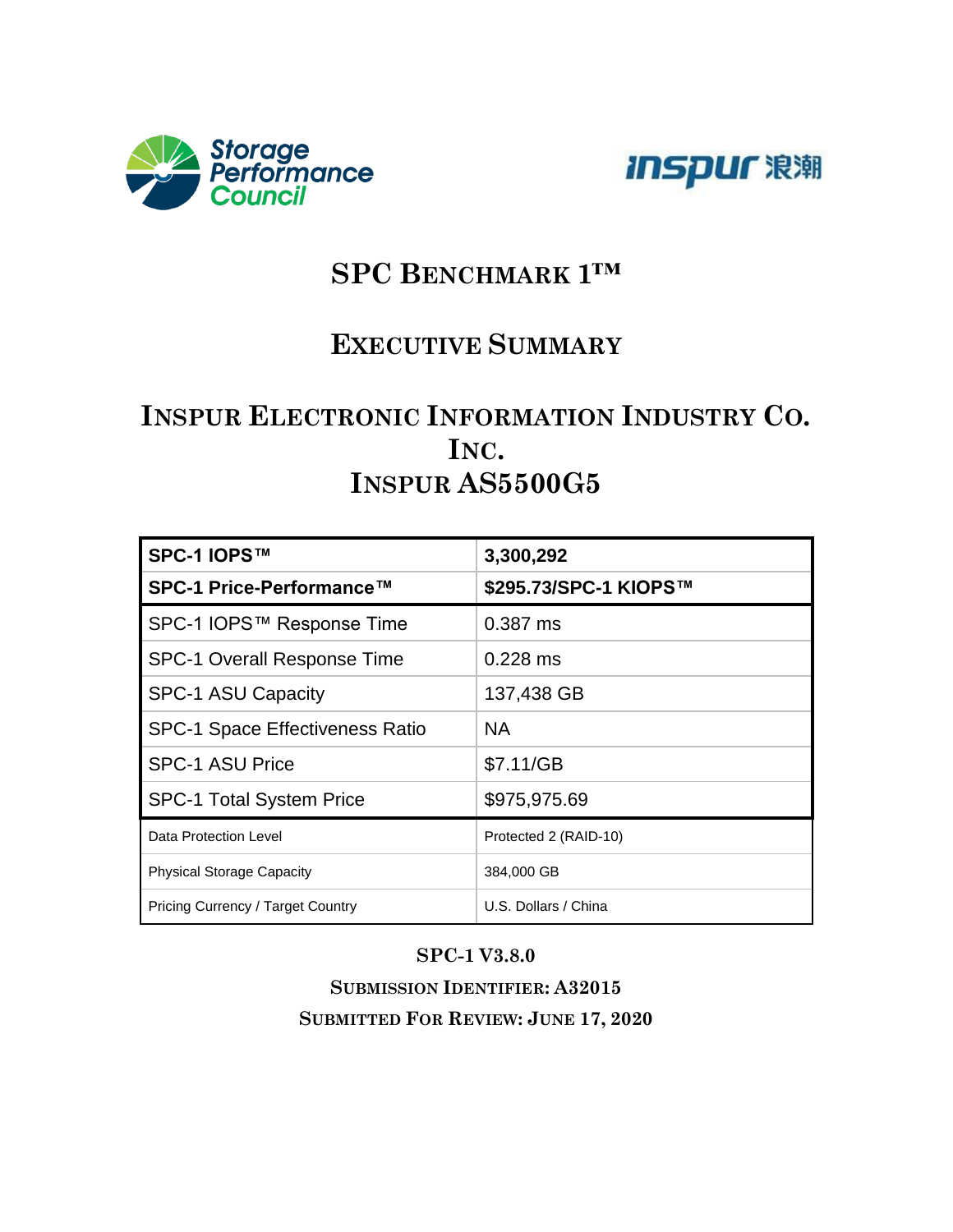### **Benchmark Configuration Diagram**

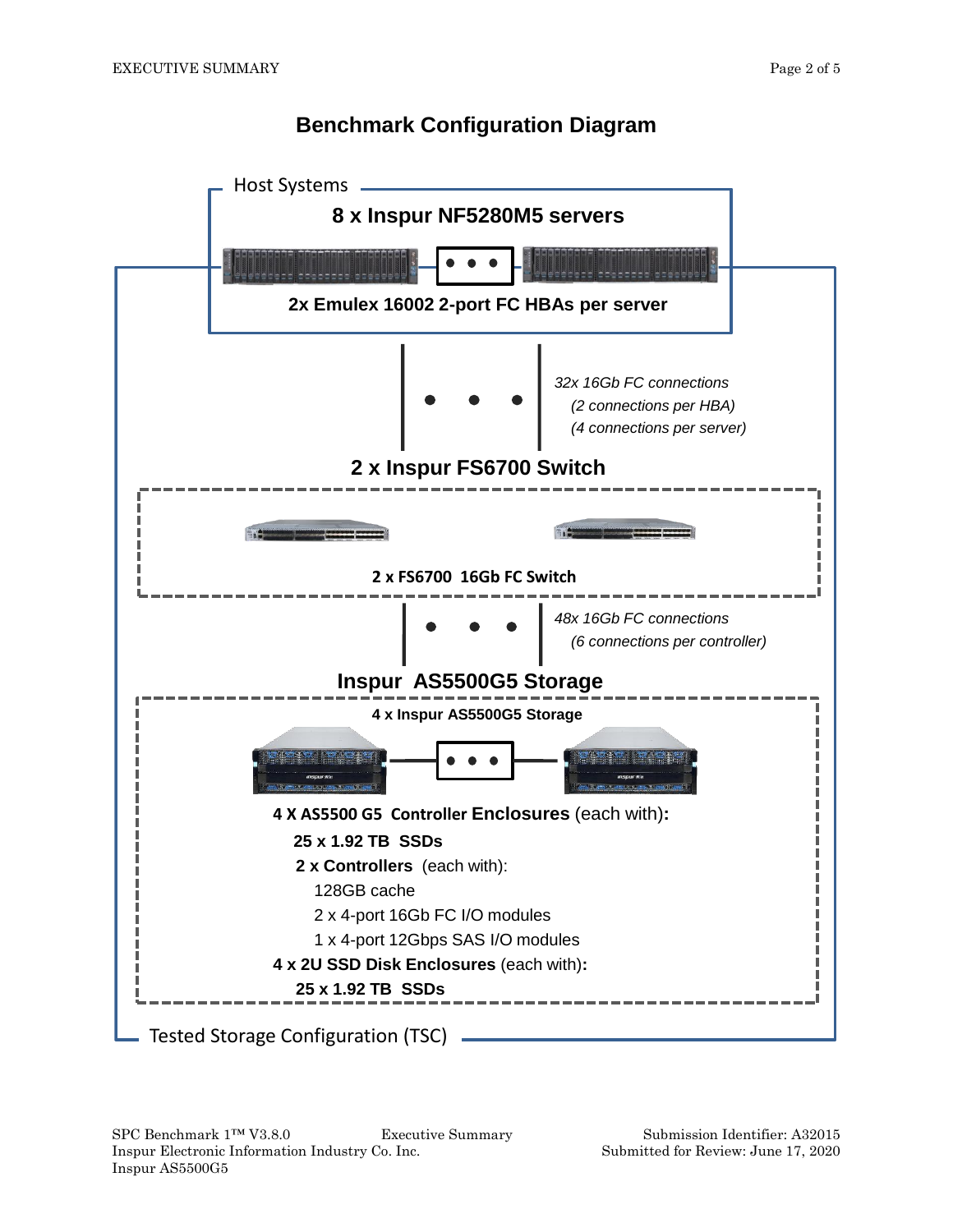#### **Tested Storage Product Description**

Inspur AS5500G5 is a storage system gearing to medium-sized enterprise application environment for structured data processing applications. The system adopts the industry mainstream protocols 16Gb&32Gb FC, 1Gb/10Gb/40Gb iSCSI, 12Gb SAS and PCIe3.0, and is able to integrate with hardware platforms of IP SAN and FC SAN and intelligent management software. As an enterprise-level storage system, it reaches the highest level in products of the same level in the industry in terms of performance, functionality, reliability and ease of use, is able to meet the need on data storage, data backup and data disaster tolerance in applications like medium-sized database OLTP/OLAP and virtualization, and is widely used in governments, enterprises, financial, energy, medical and education sectors.

# **Priced Storage Configuration Components**

| 16 x Emulex 16002 2-port FC HBAs       |
|----------------------------------------|
| 4 x Inspur AS5500G5, each with:        |
| 2 x Storage Controllers, each with:    |
| 128 GB cache (1,024 GB total)          |
| 2 x 4-port 16 Gb FC I/O modules        |
| 1 x 4-port 12 Gb SAS I/O module        |
| 4 x 2U SSD Disk Enclosures, each with: |
| 25 x 1.92 TB SSDs                      |
| 2 x FS6700 16Gb FC Switch              |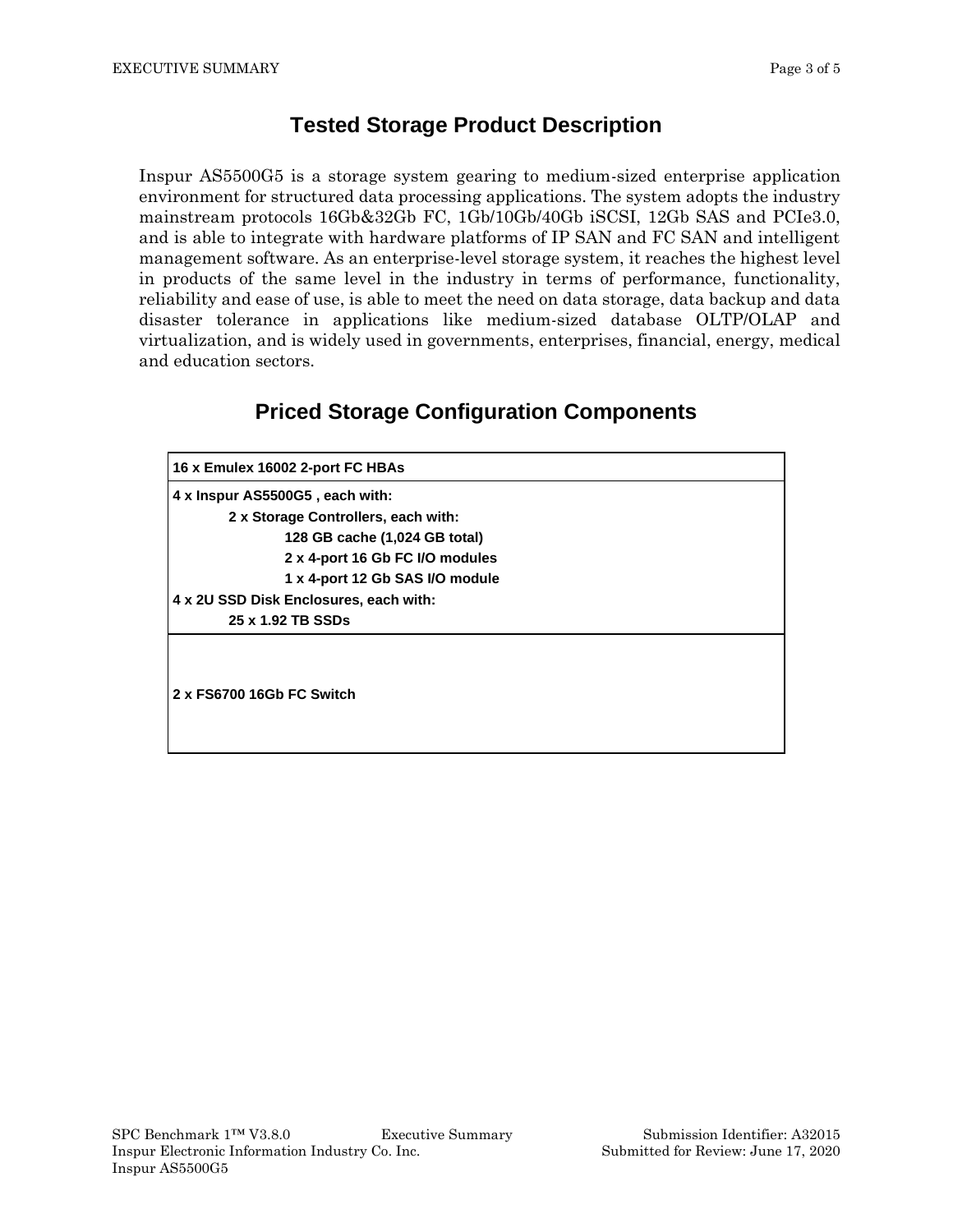| Part No.                                   | <b>Description</b>                                                                                                       | Source Qty   |                | <b>Unit Price</b> | <b>Ext. Price</b>                         | Disc.     | <b>Disc. Price</b> |
|--------------------------------------------|--------------------------------------------------------------------------------------------------------------------------|--------------|----------------|-------------------|-------------------------------------------|-----------|--------------------|
| Hardware & Software                        |                                                                                                                          |              |                |                   |                                           |           |                    |
| UAS5500G5000                               | Inspur AS5500G5 Storage System Base Unit (2U, Dual<br>Controllers, 25*2.5", BBU+Flash, 3Y 5x10xND Basic<br>Svc&Warranty) | $\mathbf{1}$ | 4              | 60,180.95         | 240,723.80                                | 70%       | 72,217.14          |
| <b>TMO071</b>                              | Inspur AS5500G5 Cache Module-256GB                                                                                       | $\mathbf{1}$ | 4              | 38,689.12         | 154,756.48                                | 68%       | 49,522.08          |
| <b>THD088</b>                              | Inspur 1.92TB TLC SSD Enterprise Drive(2.5"),<br>For<br>AS5500G5的J012HG5、J025SG5、J048HG5                                 | 1            | 200            | 12.965.62         | 2,593,124.00                              | 75%       | 648,281.00         |
| UJ025SG50001                               | Inspur J025SG5 JBoD (2U, 25*2.5" disks)                                                                                  | $\mathbf{1}$ | 4              | 9,899.72          | 39,598.88                                 | 70%       | 11,879.67          |
| TSJ160                                     | Inpsur AS5500G5 4*16Gbps FC Ports +SFP                                                                                   | $\mathbf{1}$ | 16             | 9,498.57          | 151,977.12                                | 70%       | 45,593.14          |
| <b>THS550</b>                              | Inspur AS5500G5 Basic<br>Software(InThin,InSnapshot,InClone,InBackup,InVdis<br>kMirror, InQos, InRAID, InPath)           | $\mathbf{1}$ | 4              | 3,979.66          | 15,918.64                                 | 90%       | 1,591.87           |
| <b>TWF003</b>                              | Inspur 3M LC-LC OM4 Fibre Channel Cable                                                                                  | $\mathbf{1}$ | 80             | 28.66             | 2,292.80                                  | 70%       | 687.84             |
| <b>TSJ203</b>                              | Inspur 2*Port 16Gbps Fibre Channel Adapter                                                                               | $\mathbf{1}$ | 16             | 5,114.62          | 81,833.92                                 | 70%       | 24,550.18          |
| 500326                                     | Inspur FS6700 SAN switch, Enable 16Gbps*48<br>Ports,+SFP                                                                 | $\mathbf{1}$ | $\overline{2}$ | 206,303.73        | 412,607.46                                | 72%       | 115,530.09         |
| <b>Hardware &amp; Software Subtotal</b>    |                                                                                                                          |              |                |                   |                                           |           |                    |
|                                            | <b>Support &amp; Maintenance</b>                                                                                         |              |                |                   |                                           |           |                    |
| <b>F2HII04</b>                             | Installation Service - Engineering                                                                                       | $\mathbf{1}$ | 4              | 1,027.94          | 4,111.76                                  | 0%        | 4,111.76           |
| F2GD0030AS55G525                           | UPgrade TO Onsite Premier 24x7x4H Engineer Onsite<br>Service - 36Month(s)                                                | $\mathbf{1}$ | 4              | 502.73            | 2,010.92                                  | 0%        | 2,010.92           |
|                                            |                                                                                                                          |              |                |                   | <b>Support &amp; Maintenance Subtotal</b> |           | 6,122.68           |
|                                            |                                                                                                                          |              |                |                   |                                           |           |                    |
| <b>SPC-1 Total System Price</b>            |                                                                                                                          |              |                |                   |                                           |           | 975,975.69         |
| SPC-1 IOPS™                                |                                                                                                                          |              |                |                   |                                           | 3,300,292 |                    |
| SPC-1 Price-Performance™ (\$/SPC-1 KIOPS™) |                                                                                                                          |              |                |                   |                                           | 295.73    |                    |
| SPC-1 ASU Capacity (GB)                    |                                                                                                                          |              |                |                   | 137,438                                   |           |                    |
| SPC-1 ASU Price (\$/GB)                    |                                                                                                                          |              |                |                   | 7.11                                      |           |                    |

### **Storage Configuration Pricing**

**Discount Details**: The discounts are based on the total purchase price.

**Warranty**: Provide 7x24x4H arrival service within designated city and distance. The service includes 7x24 contact to the Inspur call center with 4-hours on-site Hardware replacement or troubleshooting, and online software support with access to all new software updates or troubleshooting.

**Availability Date**: May 30, 2020.